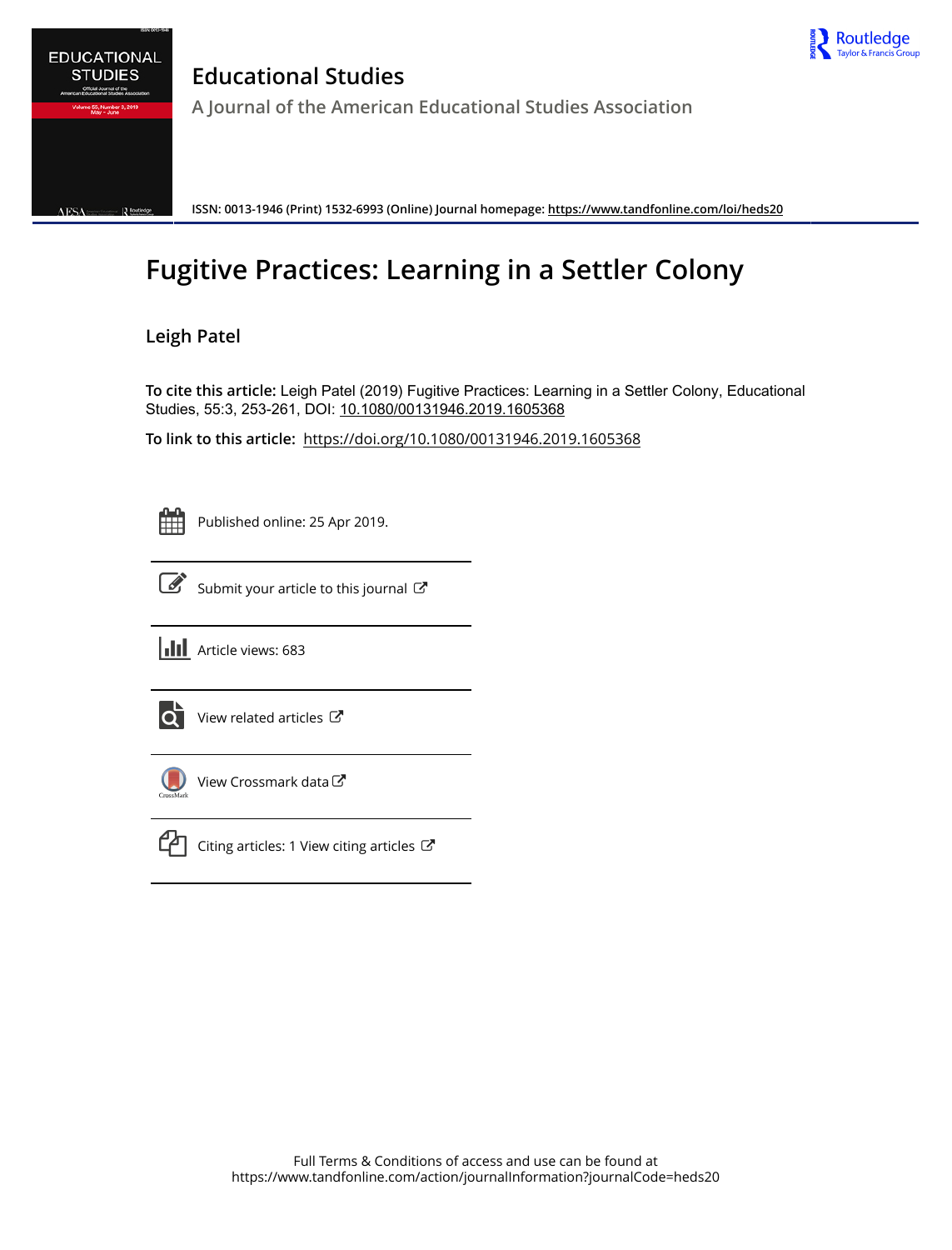# <span id="page-1-0"></span>2018 AESA R. FREEMAN BUTTS LECTURE

Check for updates

## Fugitive Practices: Learning in a Settler Colony

Leigh Patel

University of Pittsburgh

In this article, I connect the ways that learning is fundamental to life, for human and nonhuman beings. I write this article at a time of crystalline xenophobic backlash, the rise of several totalitarian regimes across the planet, as well as the formation and action from many social movements. I argue that in this moment, it is even more important for education and education studies to distinguish between the achievement-measured desires of a settler state from what learning itself is and how it is intertwined with live and sovereignty. To highlight learning as fugitive practice, I connect the ways that learning has been maintained and protected even when it has been forbidden, foreclosed and seemingly withered through colonialism.

Narratives facilitate structures. The stories that individuals tell about themselves, their people, their nation, other people, and success or failure all have material force in the shape and functions that institutions perform in society. Societal institutions are not merely buildings; they are the structures that shape wellness for few and acceleration to sickness and death (Gilmore, [2007\)](#page-8-0): healthcare, employment, laws, culture, and of course, education.

In most United States history books, the invasion of European settlers, often storied as an encounter, is coupled with renditions of how the United States began as small group of colonies established by a small group of people seeking religious freedom. The story continues that after a brief and amicable initial cultural contact with the Wampanoag peoples, Europeans, through treaties with Indigenous peoples, established the nation and expanded it well beyond the Atlantic seaboard. Westward Expansion was accomplished through purported duty and obligation, to tame a wild West and establish trails, railroads that settlers could use to claim their parcel of wild land. The claim for land necessarily involved the removal of wild Native Americans who were wild, in part, because they were of those lands. In the same

Correspondence should be addressed to Leigh Patel, 230 S. Bouquet Street, Posvar Hall, School of Education, University of Pittsburgh, Pittsburgh PA 15620, USA. E-mail: lpatel@pitt.edu

Color versions of one or more of the figures in the article can be found online at [www.tandfonline.com/heds](http://www.tandfonline.com/heds).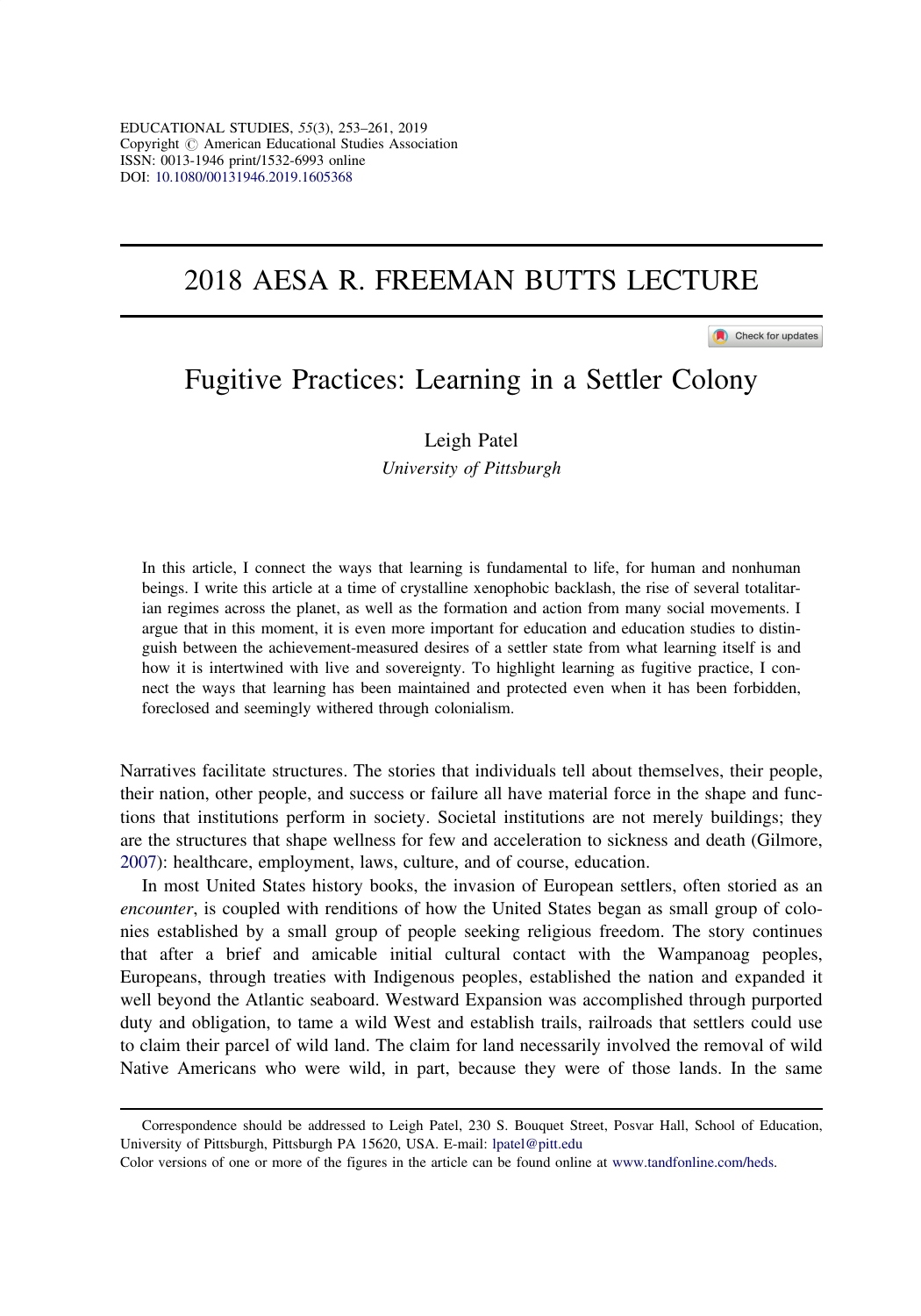<span id="page-2-0"></span>

FIGURE 1 Gast, J. (1872). American Progress.

history books, slavery is acknowledged as a period of time, an unfortunate time, but then Abraham Lincoln came along, tussled and tossed about how best to save the nation and in that interest ultimately decided to write into law de jure freedom for enslaved peoples. This put an end to the Civil war, and then history books proceed through reconstruction, the industrial age, the wave of migrants in the late 1800s, World Wars, perhaps a bit of the 1960s' popular culture,<sup>[1](#page-8-0)</sup> and depending on its print date, the election of the nation's first Black American as President. Throughout this historical narrative of the evolution of the United States, settler colonialism is rarely mentioned, and that absence works to perpetuate it power. In fact, it is possible that students who learn this narrative of European invasion might think that after the first few meetings, the Wampanoag peoples simply retreated from their homelands of centuries.

From a few steps back from this narrative, though, this sequence of events, several things become apparent. First, they are in and of themselves, presented as a sequence, a development and evolution whose ongoing ending is a just and justice-seeking state. Put simply, it is a linear story. And in that linear, chronological story of how the United States came to be a world power, there is the connotation of both an organic and moral-driven unfolding of a powerful nation. Second, progress is a predominant theme throughout this oft-told tale about the United States. In most secondary history textbooks (Patel, [2017](#page-9-0)), the era of 'Manifest Destiny,' is often accompanied with John Gast's [1872](#page-8-0) painting, "American Progress." See Figure 1.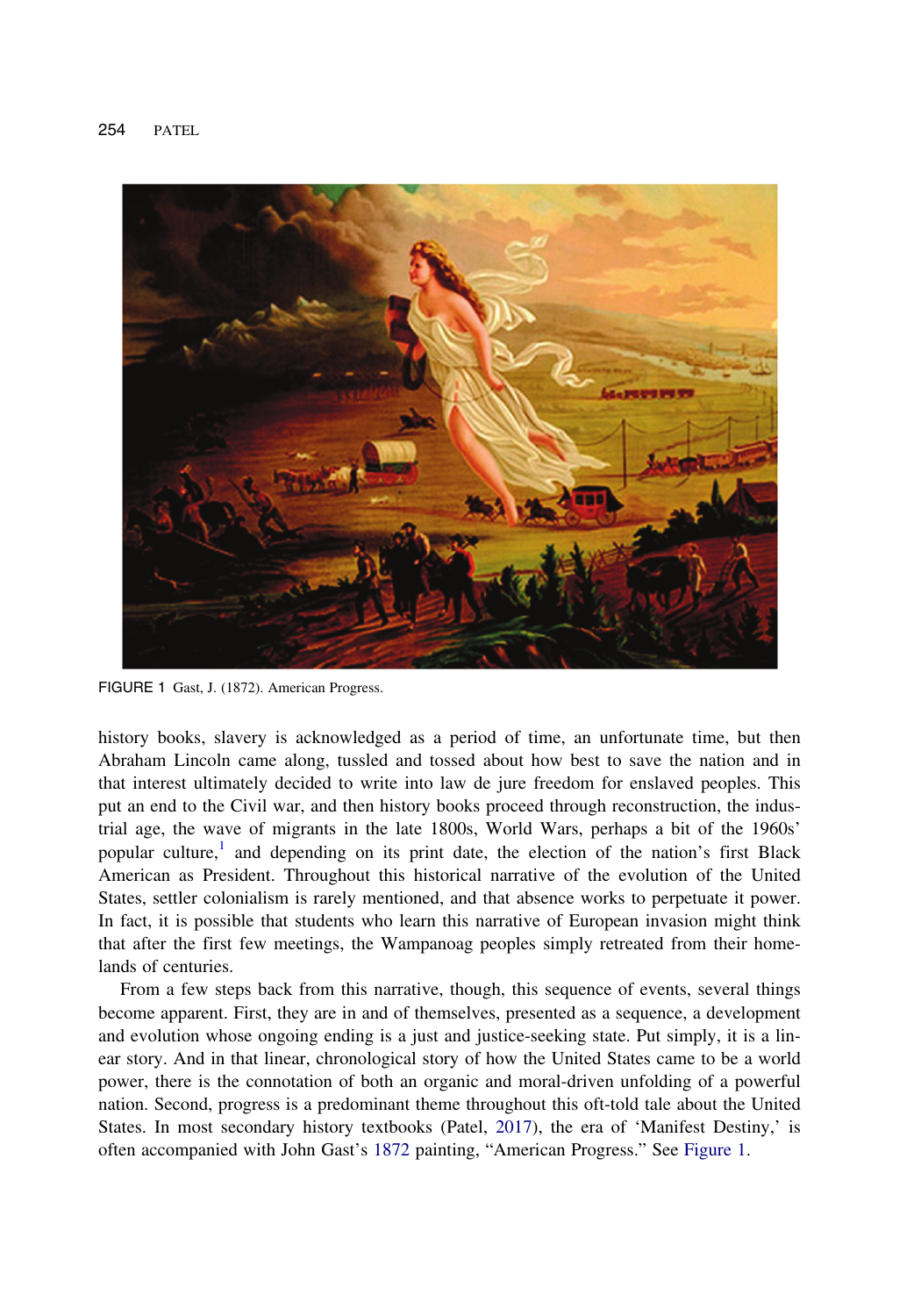<span id="page-3-0"></span>In this painting, which is a landscape of the middle portion of Turtle Island, what strikes most at first glance is the figure of a White young woman, dressed in a flowing white dress, holding a book, enlarged in size, floating above the ground, and looking to the West, as is everyone else in the painting. Below her, literally, on the land, are three groupings, placed in sequential order, all looking westward. First, there are covered wagons, then following just behind are stagecoaches, and then at the right of the painting, what is coming: trains. On the land, there are only White-appearing men. There are no depictions or imprints of Indigenous peoples upon whose land and land-life connections where this apparently divine mission westward took place. Neither is there a hint of the stolen labor from enslaved Black peoples who were legally considered property for much of this nation's history. Finally, there is no whisper in the image of the vital trains whose construction exacted a deadly toll on Chinese migrants who were pivotal in the building of those railways (Takaki, [1987](#page-9-0)).

Manifest destiny, westward expansion, in this painting and through the messaging in much of codified curricula, is a narrative that holds tremendous structural force. Without factually accurate recanting of the ways that European invasion began a time, still ongoing, of theft of land, death, and sickness, much is left malignantly silent. Students don't learn that upon first encounter, European settlers wrote with admiration about the Wampanoag peoples but then rewrote them as savages to be tamed through Christianity and European knowledge (Dunbar-Ortiz, [2014](#page-8-0)). Beyond this example, there are further specifics of the claiming of property and redistributing it to White men, often as parcels for agriculture, and sometimes in the form of land grant universities (Patel, [forthcoming\)](#page-9-0). With this multipronged attempt to emaciate and erase Indigeneity peoples and cultures absent from history curricula, the narrative of manifest destiny fills in the explanatory gap. The perpetuation of the myth that race is biological categorically served the purposes of rendering Black, Indigenous, and other people of color as belonging to groups that were less than human (Feagin, [2010;](#page-8-0) Mignolo, [2012;](#page-9-0) Wynter, [2003](#page-9-0)). Codified into laws and through de facto practice, Black and migrant peoples were counted, in the former case, as chattel, and both were exploited as dispensable labor. Indigenous peoples, who were harder for settlers to classify into a single race, were deemed savage and best served through removal (Dunbar-Ortiz, [2014](#page-8-0)).

In specific moments and structures of society, this narrative of linear progress and hierarchies of humanness, because it is so widely held, retold, and reinstated, has had material effects. In various societal institutions, vestiges and active settler practices permeate into material consequences. Studies show that doctors routinely underestimate the amount of pain that Black patients are experiencing (Wandner, Scipio, Hirsh, Torres, & Robinson, [2012](#page-9-0)). Enclosure for profit continues as an economic strategy through both incarceration and the prison-school nexus (Gilmore, [2007](#page-8-0); Meiners, [2013\)](#page-9-0). Schools and education are no exception. In fact, schools are one of the primary vehicles through which this malignant narrative is maintained and perpetuation. Children are schooled to believe that, although a sad consequence, Indigenous people mostly died from illness and the squirmish here and there. They learn that slavery was bad, but it is over. They learn that the Civil Right movement ended the Jim Crow era, also bad and unfortunate. But now, everything is better. They are taught this by a teacher force that remains overwhelmingly White, female, and middle to upper-middle class (Sleeter, [2017](#page-9-0)).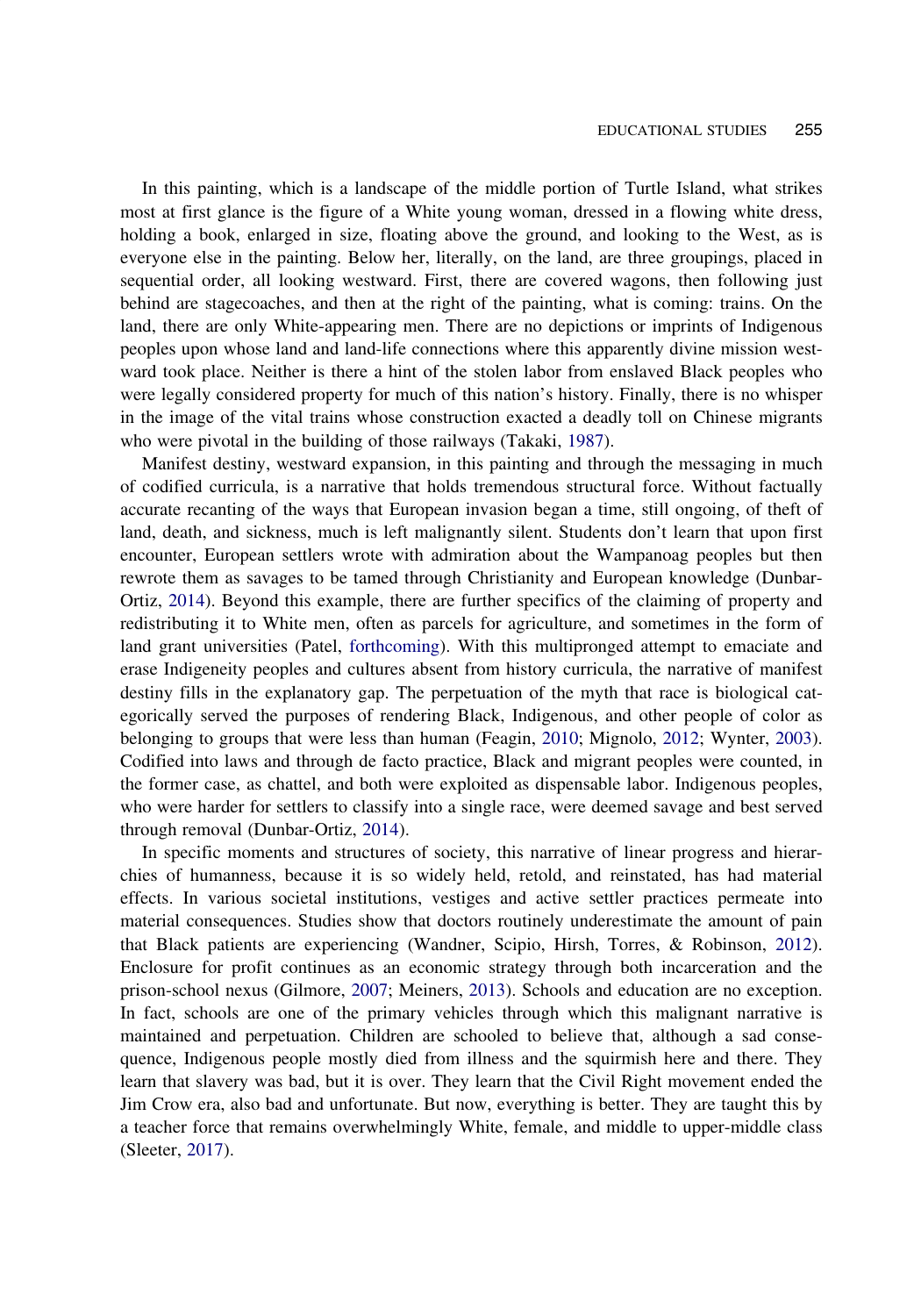#### SETTLER COLONIALISM AND EDUCATION

<span id="page-4-0"></span>The core concept and organizing principle of settler colonialism is erase to replace (Veracini, [2011\)](#page-9-0). Erase Indigenous peoples so that settlers can claim the land. Erase land as living entity and replace it with a definition of property to be owned and resources to be mined. Settler colonialism is found throughout many societal institutions, including the genetic scientific calculations of Indigeneity (Tallbear, [2013](#page-9-0)) that discount tribal affiliations, the aforementioned ahistorical accounts of the United States, and through the removal of Indigenous children and their placement into boarding schools. In fact, the disappearance of Indigenous women continues today as a palpable, although rarely reported, phenomenon today (Razack, [2016\)](#page-9-0).

Settler colonialism has also treated Black peoples as chattel, for both free labor and increased property. In fact, myriad examples abound about both the prestigious education institutions that were built by enslaved Black peoples (Wilder, [2014\)](#page-9-0) and the ways that universities took part in the practice of owning and selling slaves (Anderson & Span, [2016](#page-8-0)).

However, there are also important subtleties to the ways that settler colonialism has shaped epistemology, what counts as knowledge, and educational policy and practice. The simple fact that the still widely used term of achievement, and of course the gap between racialized groups, refracts that ways that property is discussed more than land. Even in environmental concern circles, land is rarely connected to a sense of its own power and how human beings have had many forms of spiritual connections to land, water, and air (Kawagley, [2006](#page-8-0)). Similarly, when achievement is upheld, rather than learning, it brings with it a toolkit of measurements, remediation programs, expulsions, and meritocratic explanations of who achieves and how. No Child Left Behind and Race to the Top, versions one and two, all mimic linearity while pursuing and lauding individualized achievement.

#### LEARNING AS FUGITIVE

I aver that educators have much to learn about learning itself and that much of that learning must come from beyond brick and mortar schools. I ask the reader to consider how often learning has been undertaken in this settler society as an act of fugitivity. In the recent film, Black Panther (Coogler & Cole, [2018](#page-8-0)), one of the main characters, upon capture in the kingdom of Wakanda, refuses the Black Panther's offer to stay in Wakanda. Killmonger, the character who had fought to seize ruling power, rebukes the offer, saying that he would rather die like his ancestors, at the bottom of the ocean than to be kept in chains. Killmonger's description of enslaved Black Africans' who jumped overboard from slave ships can, indeed, be considered a form of fugitivity. In fact, along with the many enslaved peoples that Harriet Tubman guided to abolition territory, it is perhaps one of the most quintessential definitions of fugitive. This nation enacted not one but two Fugitive Slave Acts (1850, 1872), which legally obligated people in the United States, including the free states, to return escaped enslaved peoples to their purported owners. Fugitives, in those government acts, were tied closely to property and criminality.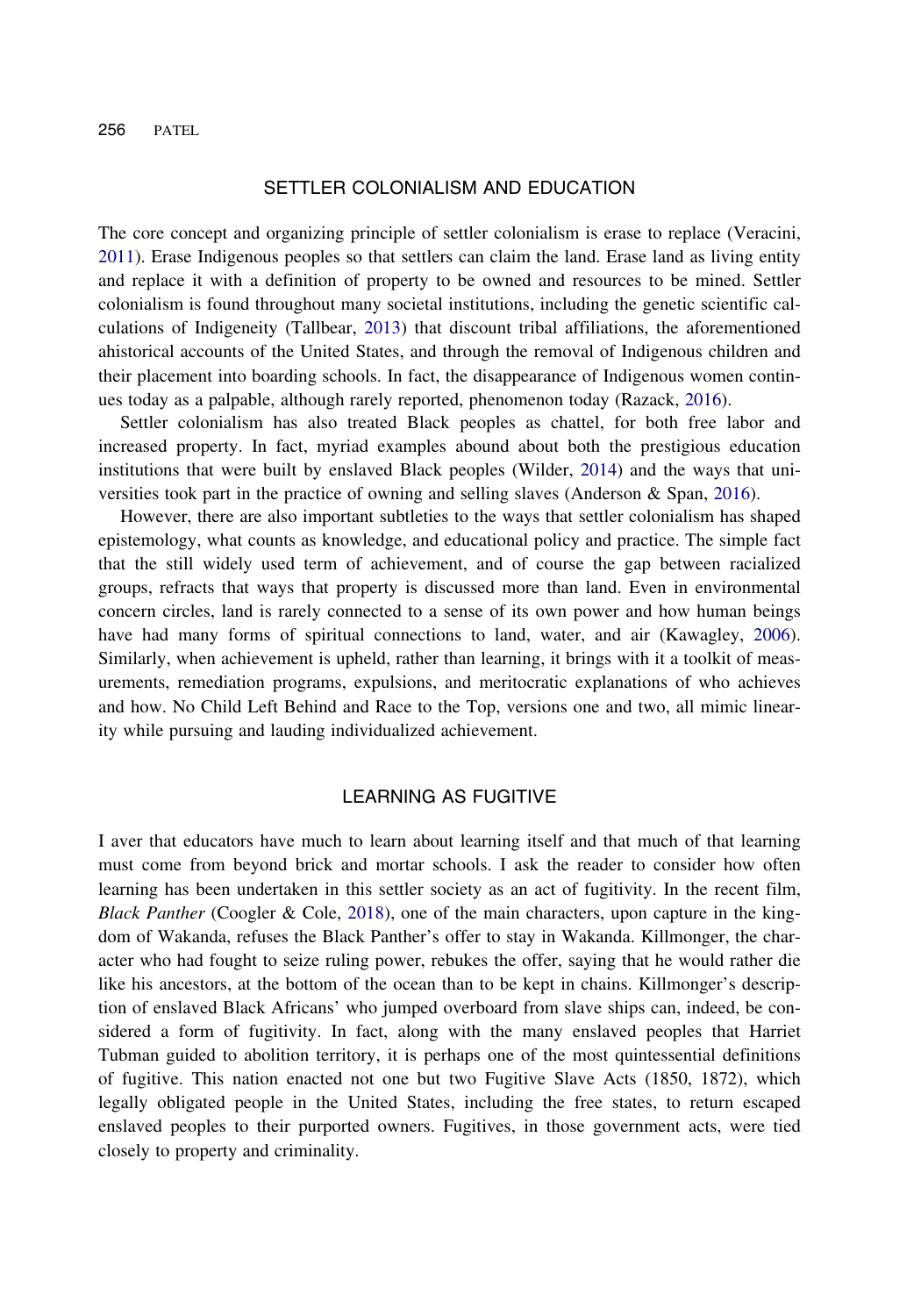<span id="page-5-0"></span>However, fugitivity has also had a strong connection to learning, throughout the history of this settler nation and other places of colonization. When enslaved peoples were outlawed from being literate, the teaching of the alphabet and literacy continued, secreted away through many means, including the poetic action of an adult tracing the letters of the alphabet onto the palm of a child. In her exhaustive and robustly researched book on the educational leadership of Horace Tate, Vanessa Siddle Walker ([2018\)](#page-9-0) presents a comprehensive history of the explicit and furtive tactics that Tate and other leaders used to create quality education for Black children in the South. As just one example from this stunningly exhaustive text, Siddle Walker explains one of the lessons that Tate received from his mother, that he must repay the sacrifices she had made under the heel of mysogynoir through helping Black children. In an interview conducted by an unknown interlocutor, Tate recanted a message that his mother told him to learn and keep.

The new mother, as she looks at the head of the babe in her arms, whispers in her heart: "My child, may you seek the truth. And if anything I teach you be false, may you throw it away from you and go on to a richer truth and a greater knowledge than I have ever known. If you become a man of thought and learning, may you never fail with your right hand to tear down what your left hand has built up through years of thought and study if you see it not to be founded on that which is [true]. … Die poor, unknown, unloved, a failure perhaps. But close your eyes to nothing which seems to be the truth (pp. 140-141).

In the space of this article, I cannot do justice to the deep ways that Tate heeded this advice through heavy lifting of organizing, explicit partnerships, covert collaborations, and ongoing political education. He did this, of course, not a sole individual, but as a driven leader who thought and practiced for the education that Black children deserved but would never receive in a nation that then, and still now, emaciates them through lack of resources, teachers who do not see them as fully human, and perhaps even more profoundly, that does not treat knowledge and learning as servient to change and assessment, as the quote so eloquently advises. On the contrary, Black, Indigenous, and people of color are told regularly through their surroundings, through the Eurocentric curricula of schools and universities, that they are lesser or that they do not even exist, and inaccurate histories are presented as impermeable truth, strengthened through each false reprinting.

And yet, learning has, I argue, never yielded fully to this settler project of colonization of the mind. From the lessons taught within homes to social movements that used explicit direct action, political and self-determined education has regularly involved careful study as part of the project of changing the opportunities to literally learn and live for children of the darker nations. Ruby Sales, a revered icon of the Civil Rights movement and an activist who uses spiritually grounded practices, spoke of her involvement with learning as a fugitive practice (personal interview, Sales, [2017\)](#page-9-0):

In systems like the Southern fascist education system, it's incorrect to assume that there's one system. Without understanding that there's a counterculture and the counterculture functions very differently than the dominating culture. And so, that within this counterculture of education that I grew up in, we say that it was a long train running towards excellence. And right in the glare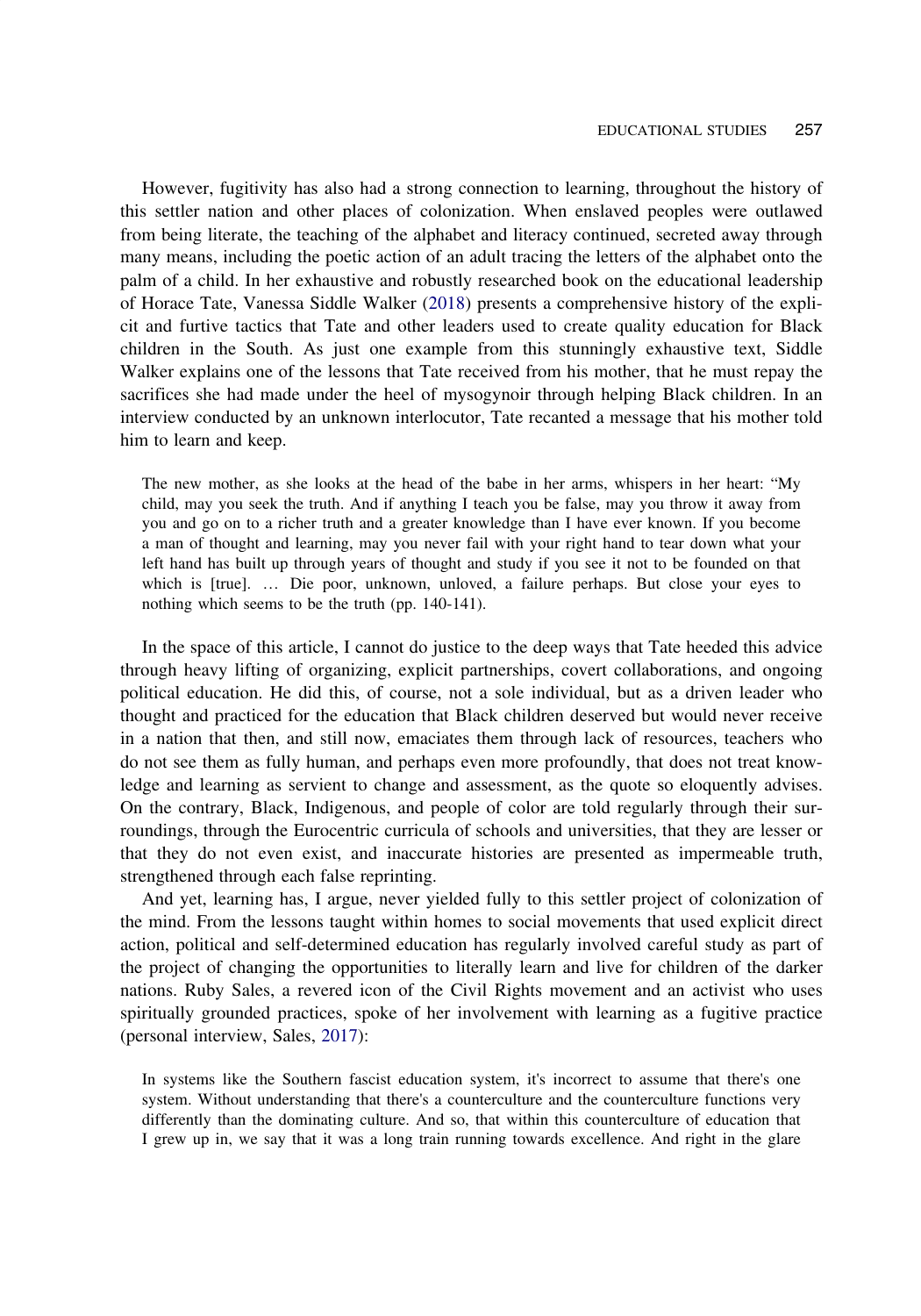<span id="page-6-0"></span>of the most brilliant fascist Southern apartheid, Black people engaged in the community project that began in 1863 immediately after emancipation where Black men met in southern Alabama. Where they placed the utmost endeavor to educate the youth for advancement of the race, for the preservation of rights and liberties. And those three aspects make up what I call, no matter where you are, it universalizes what projects that happen in counter cultures. That there's a correlation between educating the youth which represents continuity, stability, and the future. That project was the engine of black counter culture of education (personal communication).

Sales' words correlate closely with the generational responsibility and dedication to learning in the face of overt oppression. Her experiences also speak to the ways that fugitive learning, or in her words counterculture education, is essential to the formation of ongoing struggles for life and liberties.

In fact, social movements have regularly involved education, particularly political education. Kelley's Freedom Dreams is a historical analysis of the ways that Black empowerment movements have done their political work, and that the work often, if not always, involved political education. In a [2016](#page-9-0) essay, Kelley further explained,

Black studies was conceived not just outside the university but in opposition to a Eurocentric university culture with ties to corporate and military power. Having emerged from mass revolt, insurgent black studies scholars developed institutional models based in, but largely independent of, the academy. (para 22)

Black studies, ethnic studies, and women's and gender studies departments were largely formed out of the campus protests in the mid to late 1960s. However, as Ferguson ([2012\)](#page-8-0) noted, these same programs, because of their visibility and dependency on the larger corporate-like university structure, have ironically become co-opted into places of, at best, symbolic representation of diversity, and at worst, places where faculty and students receive the least amount of funding and support.

This tendency brings me back to the advice that Tate said he held closely throughout his life: Be watchful of what is happening to what you have built, and be willing to destroy it if it no longer is serving the purpose of creating knowledge and educating oppressed peoples. From a view of knowledge as static, narratives that create settler structures for the purpose of ownership, the anchors are dominion and well-being and wealth for a select few, and rich, sickness and death for many more, millions more. I state this settler logic again here to underscore the dedication found in many iterations of fugitive learning as an enactment of life, as cognizant and tactically resistant to the colonizing bondage of body and mind, and essential to projects of respect for all living beings.

#### FUGITIVE LEARNING AND YOUNG PEOPLE

It is not a new finding that many, if not most social movements have been initiated and emboldened by young people, people in their teens and early twenties. The current social movement that we are in, closely tied to the Black Lives Matter movement, is no exception to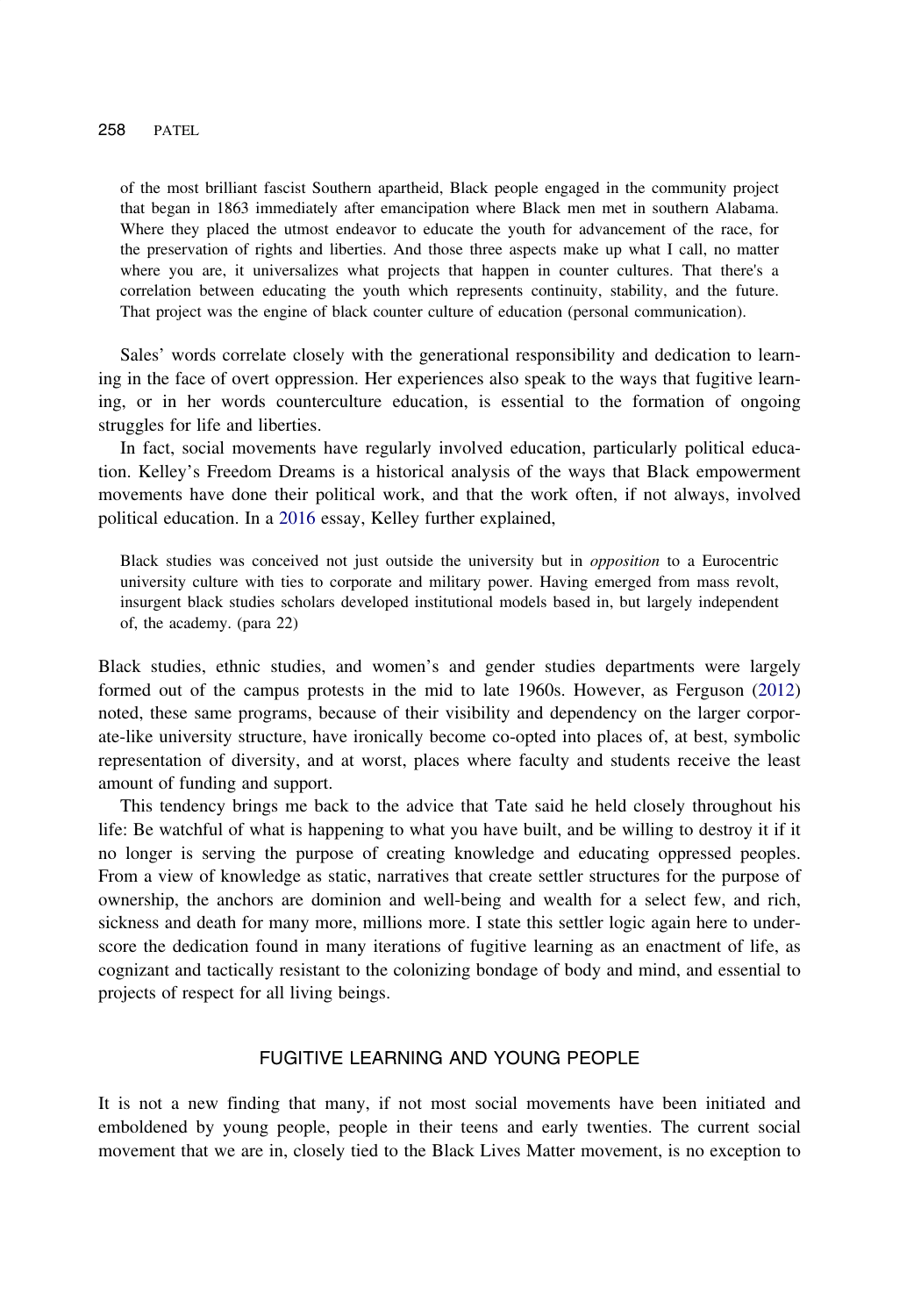<span id="page-7-0"></span>that pattern. And as in the past, protests that started in the streets and in communities then percolated on college campuses. Since 2015, campuses have been electrified with and by students' protests that range in what their demands are. Die-ins, marches, refusals to participate in athletic and academic activities—all these actions and more have been part of the groundswell of campus activism, the largest and most impactful since the 1960s.

Youth and activism are not unfamiliar companions. Gillen noted,

The great majority of fugitive slaves were young, roughly seventy-five percent between the ages of thirteen and twenty-nine. Insurgent slaves would not tolerate political arrangements that left them enslaved, and eventually forced those arrangements to change. Similarly, young people today—whether recognized as political agents or not—defy educational arrangements that lock them into second-class citizenship. (Gillen, [2014](#page-8-0), p. 27)

In recent years, the Dreamers movement, as well as the Undocuqueer movement, have made information, research, and legal advice publicly available (United We Dream, [2019\)](#page-9-0). There is no doubt that a great deal of internal political education occurred before this outward public pedagogy could take place. For every march that happens, some political education and planning has taken place, and often, included study and learning as part of those planning processes. Further, literacy as knowledge production as fugitive practice often occurred in public spaces that simply were not considered by the projects of colonization and indoctrination. Gospel literacy is a form of political and spiritual education that Lathan [\(2013](#page-9-0)) wrote about, highlighting the ways that Black gospel literacy has had a long-standing and enduring articulation of Black cultural survivance and joy in relation to and differing from secular civil rights.

In the aforementioned 2016 essay by Kelley ([2016\)](#page-9-0), he expresses caution that today's young activists are not engaged in the political study that is so important for political struggle. In my own interviews of several civil rights leaders, this same concern was also echoed. And yet, we can also see evidence of political research and tactics in the work of the Black Youth Project's We Charge Genocide (Cohen, [2010](#page-8-0)), and the Dreamers toolkits (United We Dream, [2019\)](#page-9-0). In fact, one of the challenges that is faced by generations as they pass along knowledge in furtive ways, is to do so with the understanding that historical, political, and cultural contexts change and will, in turn, change how fugitive political education and learning are shaped.

#### EDUCATIONAL STUDIES AND FUGITIVE LEARNING

In a time when privatization has been creeping steadily throughout every level of formal education, it may serve researchers of education itself to consider how learning differs from achievement, particularly personalized achievement over others. In fact, I propose that this is an imperative moment, with the dissolution of public schools, continued attacks on teachers unions, and standardization of curricula, for educators to disambiguate achievement from learning. In looking at social movements and the furtive, generational work to create quality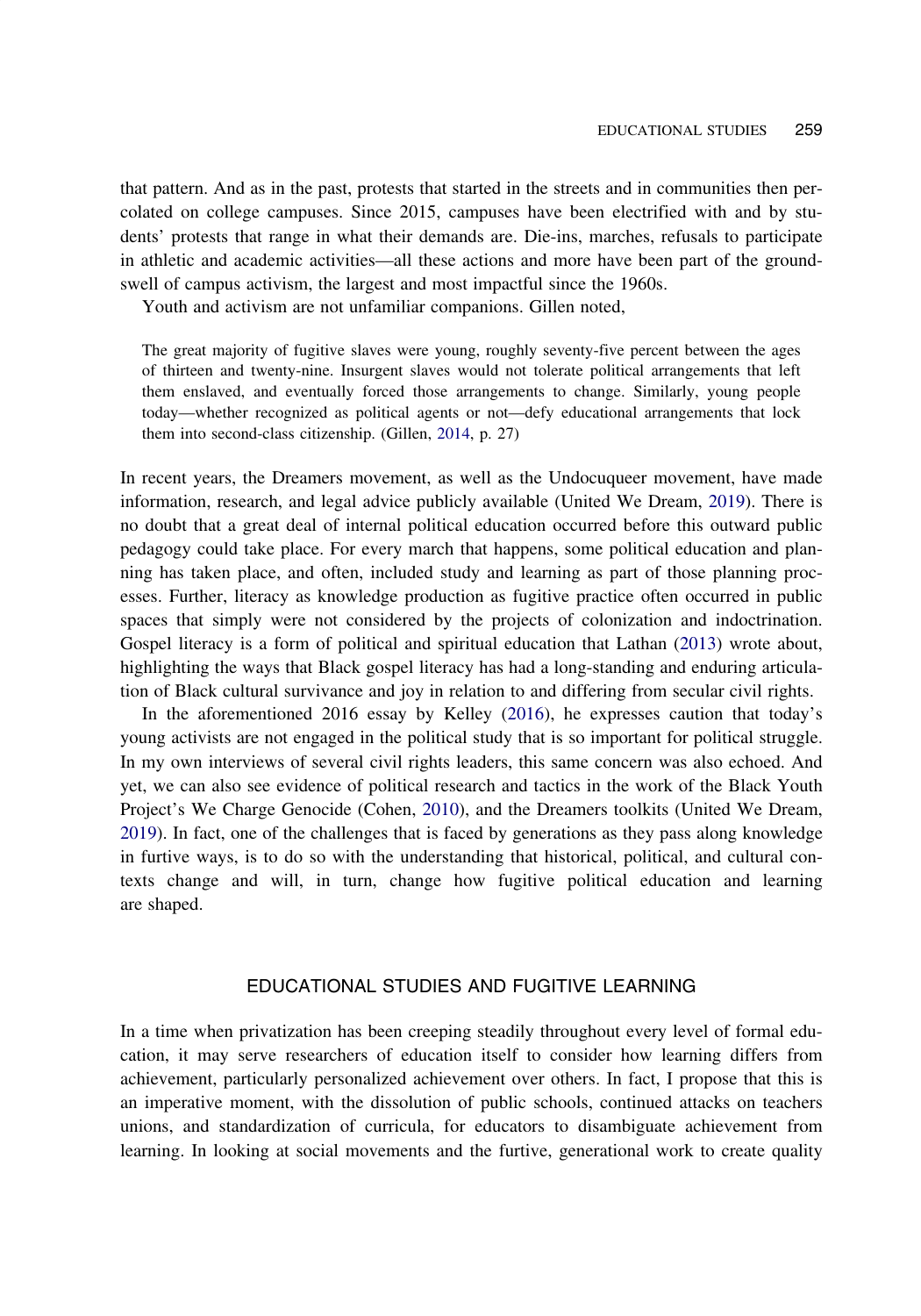<span id="page-8-0"></span>260 PATEL

education for children seen to be lesser from the view of colonialism, it is vital that teachers embrace what learning actually is, and what it requires.

This is, by no means, a sweeping statement that endeavors to seek learning when it has been forbidden has been without punishment or pain. In fact, the university-based readers of this article need look no further than the current compromises to academic freedom to know that knowledge and knowledge production are always political. Therefore, when learning is engaged as fugitive act, out of necessity, it should at once call educatorsto attention to disambiguate learning from achievement and to not romanticize the risks so many have taken over the centuries to learn as an act of defiance and futurity.

Returning to the quote that Tate held continuously throughout his life, one interpretation is that one cannot become so attached to what one is building, in side passages and the undercommons (Harney & Moten, 2013) for the purposes of equity and justice that one is not aware when it is likely simultaneously being corrupted and co-opted by larger vectors of oppression. In this sense, educational studies, although at risk in so many institutions of higher education due to a neoliberal winnowing of what counts as knowledge, has a tremendous role to play. Educational studies scholars can bring in the history, the contextual accuracy of settler state desires, and raise up the authentic and purposeful learning that has been passed from generation to generation. It is within this field that questions of what counts as learning and for whom are essential, even core questions. The fugitive practices of learning have much to teach us in the pursuit of those inquiries.

#### **NOTE**

1. It is telling to note that *popular culture* does not appear as a term in most United States History books until 1960s are introduced. Popular culture included texts before this, as an example the postcards of lynchings that circulated in the late 1800' and early to mid 1900's. White supremacy long had its own popular culture texts and spectacle performances.

#### **REFERENCES**

Anderson, J. D., & Span, C. M. ([2016\)](#page-4-0). History of education in the news: The legacy of slavery, racism, and contemporary black activism on campus. History of Education Quarterly, 56(04), 646–656. doi[:10.1111/hoeq.12214](https://doi.org/10.1111/hoeq.12214)

- Cohen, C. J. ([2010\)](#page-7-0). Democracy remixed: Black youth and the future of American politics. Oxford, UK: Oxford University Press.
- Coogler, R., & Cole, J. R. ([2018\)](#page-4-0). Black Panther. Marvel.

Dunbar-Ortiz, R. ([2014\)](#page-3-0). An indigenous peoples' history of the United States (Vol. 3). Boston, MA: Beacon Press.

Feagin, J. R. ([2010\)](#page-3-0). Racist America: Roots, current realities, and future reparations. Abington, UK: Routledge.

Ferguson, R. A. ([2012\)](#page-6-0). The reorder of things: The university and its pedagogies of minority difference. Minneapolis, MN: University of Minnesota Press.

Gast, J. [\(1872](#page-2-0)). American Progress. Los Angeles, CA: Autry National Center.

Gillen, J. [\(2014](#page-7-0)). Educating for insurgency: The roles of young people in schools of poverty. Chico, CA: Ak Press.

Gilmore, R. W. ([2007\)](#page-1-0). Golden gulag: Prisons, surplus, crisis, and opposition in globalizing California (Vol. 21). Berkeley, CA: University of California Press.

Harney, S., & Moten, F. (2013). The undercommons: Fugitive planning and black study.

Kawagley, A. O. ([2006\)](#page-4-0). A Yupiaq worldview: A pathway to ecology and spirit. Long Grove, IL: Waveland Press.